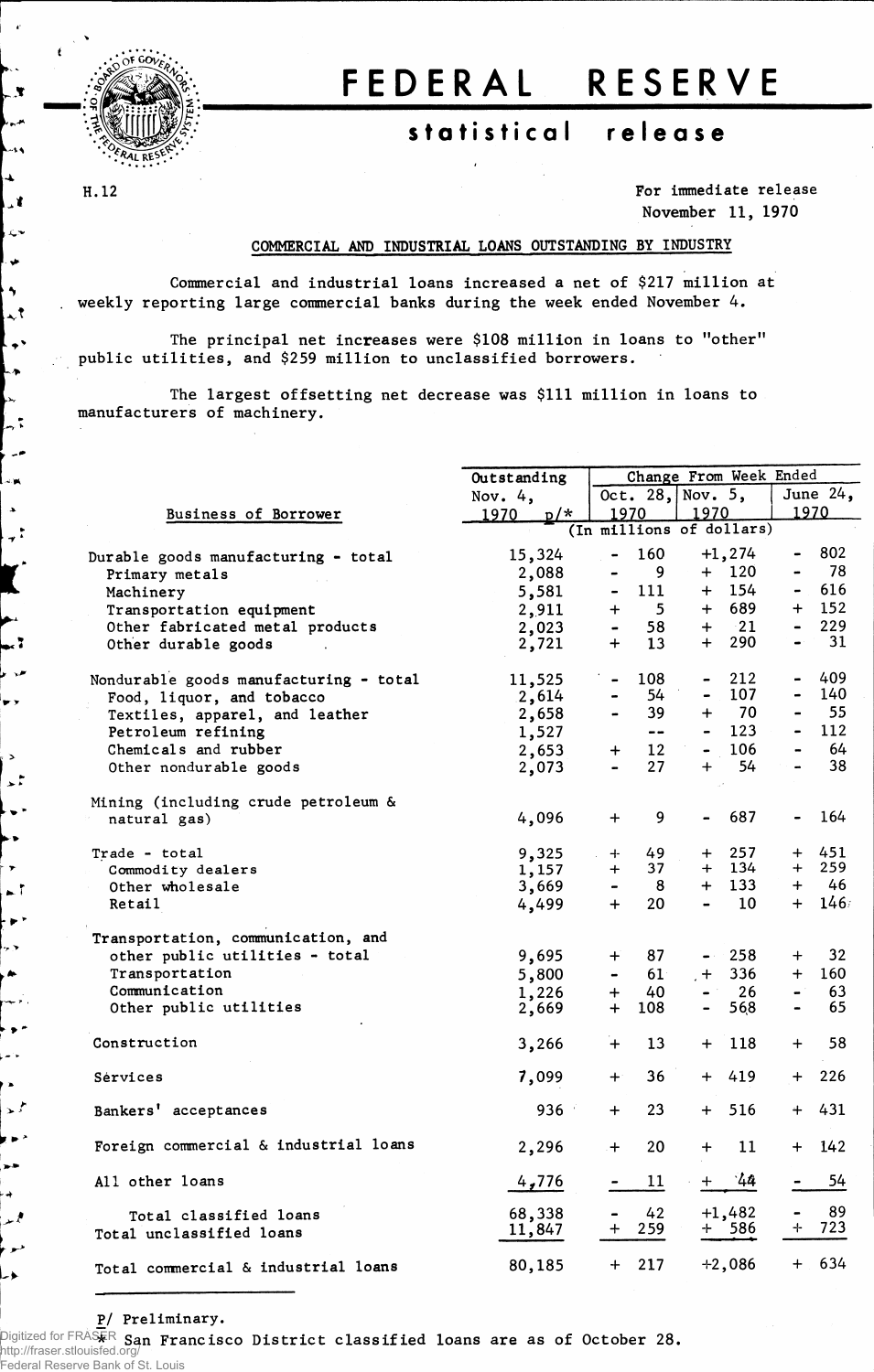$\sum_{\mathbf{y}} \sum_{\mathbf{y}} \mathbf{y} \mathbf{y} = \sum_{\mathbf{y}} \mathbf{y} \mathbf{y} \mathbf{y} \mathbf{y} \mathbf{y} \mathbf{y}$ 

**H. 12(a) COMMERCIAL AMD INDUSTRIAL LQ/\$S OUTSTANDING AT A SAMPLE OF WEEKLY REPORTING**

こうぎょうう ディストアー とんでき アイムマス そくごく

**LARGE COMMERCIAL BANKS BY INDUSTRY AND FEDERAL RESERVE DISTRICT, WEEK ENDED NOVEMBER 4, 1970**

| In millions of dollars                  |                    |        |                    |                         |       |                |                         |                 |                              |                  |                |               |                     |
|-----------------------------------------|--------------------|--------|--------------------|-------------------------|-------|----------------|-------------------------|-----------------|------------------------------|------------------|----------------|---------------|---------------------|
| Business of Borrower                    | All Dis-<br>tricts | Boston | <b>New</b><br>York | Phila-Cleve-<br>delphia | land  | Rich-<br>mond  |                         | Atlanta Chicago | St.<br>Louis                 | Minne-<br>apolis | Kansas<br>City | <b>Dallas</b> | San<br>FranciscoP/* |
| Durable goods manufacturing - total     |                    | 642    |                    |                         |       |                |                         |                 |                              |                  |                |               |                     |
| Primary metals                          | 15,324             |        | 6,335              | 670                     | 1,522 | 263            | 297                     | 2,835           | 186                          | 163              | 130            | 299           | 1,982               |
| Machinery                               | 2,088              | 56     | 981                | 73                      | 327   | 20             | 25                      | 372             | 48                           | -7               | 3              | 29            | 147                 |
| Transportation equipment                | 5,581              | 287    | 2,357              | 225                     | 508   | 80             | 70                      | 1,123           | 37                           | 57               | 27             | 95            | 715                 |
| Other fabricated metal products         | 2,911              | 103    | 1,444              | 90                      | 244   | 27             | 46                      | 415             | 10                           | 12               | 16             | 37            | 467                 |
| Other durable goods                     | 2,023              | 86     | 557                | 146                     | 255   | 46             | 78                      | 499             | 26                           | 39               | 45             | 56            | 190                 |
|                                         | 2,721              | 110    | 996                | 136                     | 188   | 90             | 78                      | 426             | 65                           | 48               | 39             | 82            | 463                 |
| Nondurable goods manufacturing - total  | 11,525             | 718    | 5,392              | 524                     | 453   | 410            | 383                     | 1,660           | 265                          | 150              | 122            | 249           | 1,199               |
| Food, liquor, and tobacco               | 2,614              | 106    | 765                | 89                      | 92    | 87             | 108                     | 533             | 82                           | 73               | 46             | 66            | 567                 |
| Textiles, apparel, and leather          | 2,658              | 347    | 1,313              | 156                     | 55    | 185            | 136                     | 233             | 63                           | 20               | 14             | 24            | 112                 |
| Petroleum refining                      | 1,527              | $-2A$  | 766                | 39                      | 51    | 15             | 18                      | 247             | 24                           | 10               | 22             | 63            | 248                 |
| Chemicals and rubber                    | 2,653              | 99     | 1,664              | 116                     | 151   | 58             | 49                      | 283             | 32                           | 19               | 17             | 48            | 117                 |
| Other nondurable goods                  | 2,073              | 142    | 884                | 124                     | 104   | 65             | 72                      | 364             | 64                           | 28               | 23             | 48            | 155                 |
| Mining (including crude petroleum and   |                    |        |                    |                         |       |                |                         |                 |                              |                  |                |               |                     |
| natural gas)                            | 4,096              | 67     | 2,435              | 69                      | 255   | 9              | 57                      | 439             | 26                           | 8                | 125            | 414           | 192                 |
| Trade - total                           | 9,325              | 622    | 3,095              | 500                     | 529   | 517            | 524                     | 1,207           | 299                          | 195              | 297            | 336           | 1,204               |
| Commodity dealers                       | 1,157              | 39     | 500                | 56                      | 15    | 80             | 24                      | 109             | 75                           | 69               | 41             | 42            | 107                 |
| Other wholesale                         | 3,669              | 260    | 1,250              | 164                     | 219   | 182            | 246                     | 512             | 94                           | 43               | 92             | 144           | 463                 |
| Retail                                  | 4,499              | 323    | 1,345              | 280                     | 295   | 255            | 254                     | 586             | 130                          | 83               | 164            | 150           | 634                 |
| Transportation, communication, & other  |                    |        |                    |                         |       |                |                         |                 |                              |                  |                |               |                     |
| public utilities                        | 9,695              | 405    | 4,814              | 279                     | 569   | 349            | 307                     | 1,272           | 198                          | 103              | 101            | 241           | 1,057               |
| Transportation                          | 5,800              | 161    | 2,779              | 138                     | 301   | 175            | 226                     | 769             | 150                          | 64               | 63             | 137           | 837                 |
| Communication                           | 1,226              | 32     | 588                | 53                      | 55    | 84             | 19                      | 162             | 19                           | 10               | 21             | 48            | 135                 |
| Other public utilities                  | 2,669              | 212    | 1,447              | 88                      | 213   | 90             | 62                      | 341             | 29                           | 29               | 17             | 56            | 85                  |
| Construction                            | 3,266              | 93     | 887                | 268                     | 218   | 206            | 196                     | 232             | 125                          | 60               | 101            | 368           | 512                 |
| Services                                | 7,099              | 401    | 2,311              | 579                     | 353   | 219            | 334                     | 775             | 220                          | 127              | 163            | 278           | 1,339               |
| Bankers' acceptances                    | 936                | 17     | 511                | 39                      | 34    | $\overline{2}$ | 6                       | 161             | $- -$                        | $\mathbf{1}$     | -1             | 15            | 149                 |
| Foreign commercial and industrial loans | 2,296              | 38     | 1,755              | 51                      | 25    | 11             | 22                      | 297             | $\qquad \qquad \blacksquare$ | 9                | $- -$          | 23            | 65                  |
| All other loans                         | 4,776              | 110    | 1,827              | 8                       | 468   | 278            | 126                     | 374             | 98                           | 8                | 30             | 165           | $-284$              |
| Total classified loans                  | 68,338             | 3,113  | 29,362             | 2,987                   | 4,426 | 2,264          | 2,252                   | 9,252           | 1,417                        | 824              | 1,070          | 2,388         | 8,983               |
| Total unclassified loans                | 11,847             | 466    | 1,047              | 272                     | 788   | 641            | 626                     | 1,454           | 276                          | 71               | 307            | 568           | 5,331               |
| Total commercial and industrial loans   | 80,185             | 3,579  | 30,409             |                         |       |                | 3.259 5.214 2.905 2.878 | 10,706 1,693    |                              | 895              |                |               | 1.377 2.956 14.314  |

p/ Preliminary. Final totals will appear in the F. R. Bulletin. San Francisco District final figures appear in a release of that Reserve Bank.

**\* Classified loans are as of October 28.**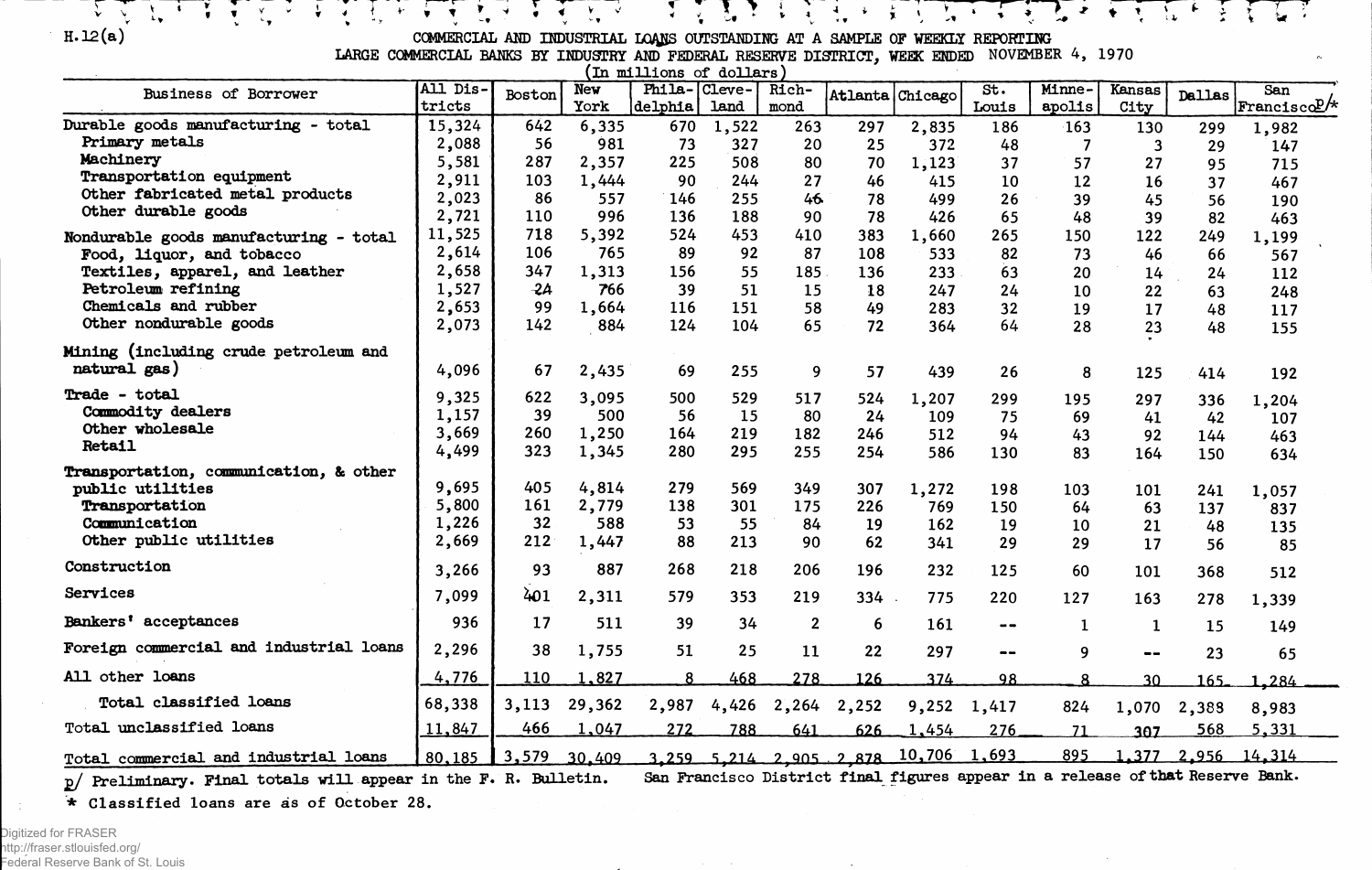ی تغديانا وبعدا  $\ddot{\phantom{1}}$ 

l prix  $\ddot{\bullet}$  $\blacktriangle$ 

↳  $\blacktriangleright$ 

 $\overline{a}$ u.  $\tilde{\phantom{a}}$  $\frac{1}{2}$  $\rightarrow$ فأسا

3.

i p™ ..

÷. ا م

د۔ا  $\overline{\phantom{a}}$  $\left\lfloor \frac{1}{2} \right\rfloor$ د ج با L, s  $\overline{A}$ 

دچځ  $\rightarrow$ ĥ.  $\mathbf{v}^{\star}$ , , ,  $\overline{\phantom{a}}$ . تمس  $\frac{1}{2}$ لأمر

## **H. 12b COMMERCIAL AND INDUSTRIAL TERM LOANS OUTSTANDING BY INDUSTRY**

**Total business term loans were \$32,026 million as of October• This was an increase of \$808 million over the comparable data a year ago and a decrease of \$596 million from the last Wednesday in September.**

 $\bullet$  . The contract of the contract of the contract of the contract of the contract of the contract of the contract of the contract of the contract of the contract of the contract of the contract of the contract of the co

**? The principal net changes in term loans during October were \$129 million in loans to manufacturers of primary metals, \$98 million to manufacturers of <sup>v</sup> machinery, and \$92 million to manufacturers of chemical and rubber products.**

**The total of all business term loans in October 28 represented approximately 47 percent of total of business loans outstanding at large commercial banks reporting % in the series.**

|                                        | <b>Percent of</b> | Term Loans |                                  |                                     | Change From Month Ended             |
|----------------------------------------|-------------------|------------|----------------------------------|-------------------------------------|-------------------------------------|
|                                        | Total Busi-       | Oct. 28,   |                                  |                                     | Sept. 30, Oct. 29, Dec. 31,         |
| Business of Borrower                   | ness Loans        | 1970       | 1970                             | <u>1969</u>                         | 1969                                |
|                                        | (%)               |            | (In millions of dollars)         |                                     |                                     |
| Durable goods manufacturing - total    | 51                | 7,918      | 286<br>$\blacksquare$            | 842<br>$+$                          | 262<br>$+$                          |
| Primary metals                         | 74                | 1,548      | 129<br>$\blacksquare$            | 141<br>$+$                          | 72<br>$\ddot{}$                     |
| Machinery                              | 50                | 2,826      | 98<br>$\blacksquare$             | 319<br>$+$                          | 77<br>$+$                           |
| Transportation equipment               | 56                | 1,627      | 28<br>$\blacksquare$             | 322<br>$+$                          | 126<br>$+$                          |
| Other fabricated metal products        | 38                | 781        | 26                               | 11<br>$+$                           | $+$<br>20                           |
| Other durable goods                    | 42                | 1,136      | $\overline{5}$<br>$\blacksquare$ | 49<br>$+$                           | 33 <sup>°</sup><br>$\blacksquare$   |
| Nondurable goods manufacturing - total | 50                | 5,797      | $\blacksquare$<br>173            | 184<br>$+$                          | 205<br>$\overline{\phantom{a}}$     |
| Food, liquor, and tobacco              | 37                | 984        | 24                               | 111<br>$+$                          | 31<br>$+$                           |
| Textiles, apparel, and leather         | 27                | 720        | 31                               | 34<br>$+$                           | $\overline{7}$<br>$+$               |
| Petroleum refining                     | 81                | 1,230      | 18<br>$ -$                       | 52<br>$\frac{1}{2}$                 | 126<br>$\blacksquare$               |
| Chemicals and rubber                   | 64                | 1,688      | 92                               | 13<br>$\blacksquare$                | 141<br>$\blacksquare$               |
| Other nondurable goods                 | 56                | 1,175      | 8                                | 104<br>$+$                          | 24<br>$+$                           |
| Mining (including crude petroleum &    |                   |            |                                  |                                     |                                     |
| natural gas)                           | 84                | 3,419      | 42<br>$\blacksquare$             | 660<br>$\hbox{\small -}$            | 671<br>-                            |
| Trade - total                          | 23                | 2,151      | 12<br>$\ddot{}$                  | 197<br>$\div$                       | 137<br>$\div$                       |
| Commodity dealers                      | $\overline{7}$    | 73         | 9                                | $\blacksquare$<br>8                 | -6                                  |
| Other wholesale                        | 20                | 727        | 30<br>$\ddot{+}$                 | 36<br>$+$                           | 21<br>$+$                           |
| Retail                                 | 30                | 1,351      | 9                                | $+$<br>169                          | 122<br>$+$                          |
| Transportation, communication, and     |                   |            |                                  |                                     |                                     |
| other public utilities - total         | 61                | 5,846      | 84                               | $\mathbf{1}$<br>$\pm$               | 403<br>$\blacksquare$               |
| Transportation                         | 76                | 4,443      | 26<br>$+$                        | 328<br>$+$                          | $\sim 29$<br>$+$                    |
| Communication                          | 33                | 386        | 62                               | 100<br>$\blacksquare$               | 112<br>$\qquad \qquad \blacksquare$ |
| Other public utilities                 | 40                | 1,017      | 48                               | 227<br>$\qquad \qquad \blacksquare$ | 320<br>$\qquad \qquad \blacksquare$ |
| Construction                           | 30                | 972        | $+$<br>15                        | 73<br>$\ddot{}$                     | $\cdot$ 68<br>$+$                   |
| Services                               | 43                | 3,069      | 63<br>$\blacksquare$             | 215<br>$+$                          | $+$<br>78                           |
| Foreign commercial & industrial loans  | 71                | 1,612      | 8<br>$\div$                      | 80<br>$\overline{\phantom{0}}$      | 30<br>$\overline{\phantom{0}}$      |
| All other loans                        | 26                | 1,242      | 17<br>$+$                        | 36<br>$+$                           | $\mathbf 1$<br>$\div$               |
| Total term loans outstanding           | 47                | 32,026     | 596                              | 808<br>$+$                          | 763                                 |

**]>/ Preliminary.**